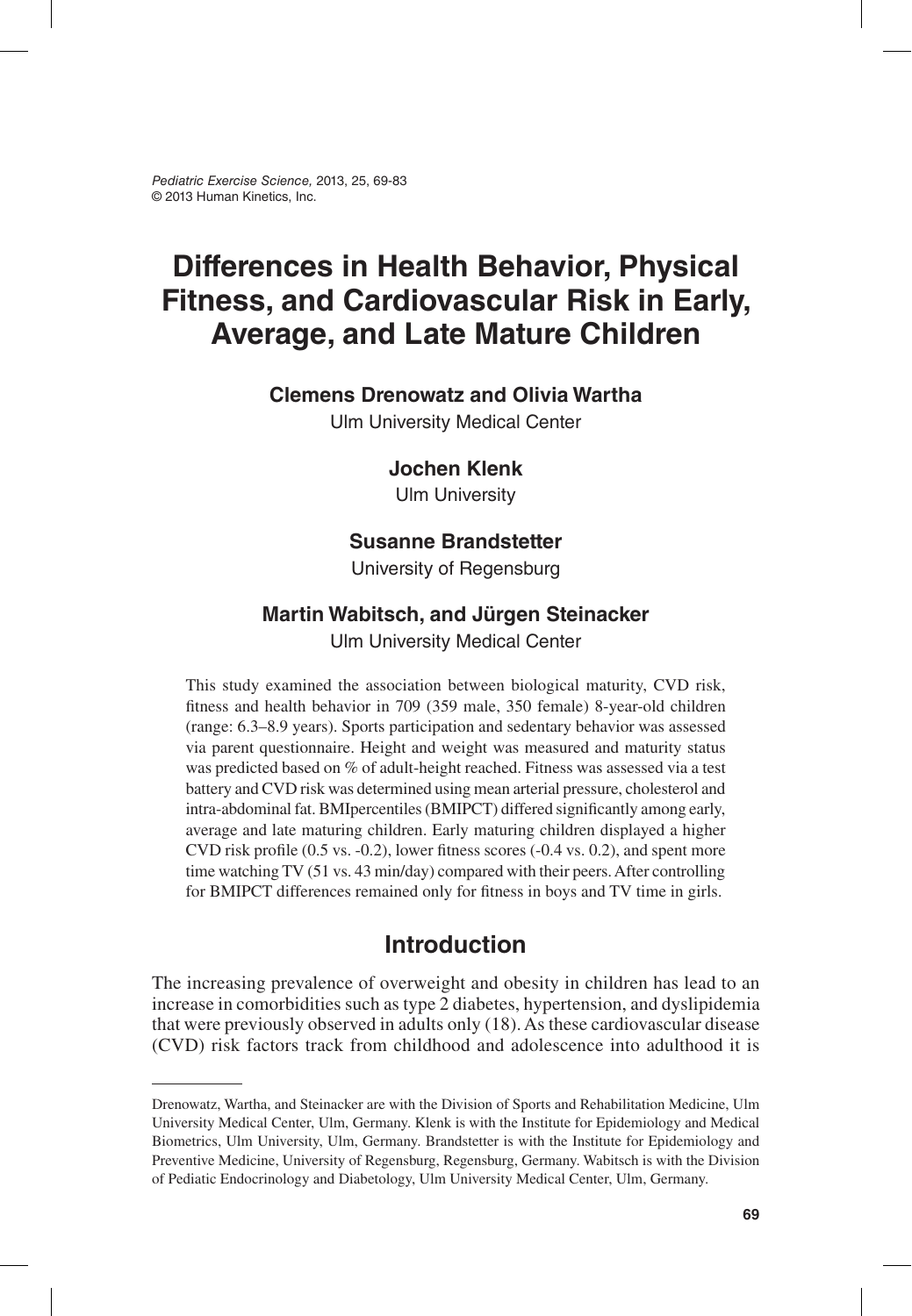necessary to increase the understanding of underlying causes for weight gain and CVD risk at young ages (5,29). Primarily a lack of physical activity (PA) and increased caloric intake have been suggested as the major cause for weight gain (27). Even though environmental constraints affect health behavior, biological aspects, such as the timing and tempo of maturation along with maturity status, need to be considered. The relationship between maturation and growth rates of fat mass and fat free mass, for example, has been well recognized, with early maturing children displaying higher % body fat compared to late maturing children (26). Further, Chen et al. (15) showed that women who reported a younger age at menarche displayed significantly higher body fat and a less favorable metabolic profile throughout adulthood. No such association, however, was observed in boys (11). Maturation has also been shown to be independently associated with PA (25) and the observed decline in habitual PA with increasing age in humans as well as animals further undermines the biological basis of PA (45,46,50). At the same time an increase in sedentary behavior with age has been observed (6,39) and Bradley et al. (10) reported a higher amount of sedentary behaviors in early maturing girls.

Behavioral changes along with changes in body composition are also related to physical fitness, which has been shown to independently affect CVD risk (23). Further, differences in maturity status may provide advantages or disadvantages in physical fitness (30,38). Jones et al. (28), for example, showed higher fitness levels in early maturing boys even when accounting for their increased size and mass which has been shown to be associated with sports participation as well  $(2,22)$ . On the other hand, psycho-social aspects such as social physique anxiety or self esteem and body image have been shown to negatively affect the motivation for PA or sports, especially in early maturing girls (4,37). While various studies suggested that biological age, rather than chronological age is a major correlate with changes in activity behavior (17,48), research on the effect of timing and tempo of biological maturation on health behavior has been limited (47) and predominantly focused on pubertal adolescents as differences by maturity status are most pronounced during this period (8,36). Differences in body composition by maturity status, however, have been shown to occur as early as 6 years of age (36), and, therefore, potential differences in physical fitness, health behavior and the CVD risk profile may start to emerge already at younger ages.

The purpose of this study was to examine differences in PA, sedentary behavior, fitness and CVD risk between early, average, and late maturing elementary school children. It was hypothesized that early maturing children display higher CVD risk values, due to increased body fatness. Further, early maturing children are thought to engage in less PA and more sedentary behavior compared to their peers. Concerning fitness, it is hypothesized that early maturing girls display lower fitness levels, while higher fitness levels are expected in early maturing boys.

# **Methods**

Baseline data from a school-based intervention program (URMEL-ICE, Ulm Research on Metabolsim, Exercise and Lifestyle in Children), which focused on a healthy lifestyle, in southwest Germany was used. 1118 (592 male, 526 female) elementary school-children provided informed consent and child assent. Average age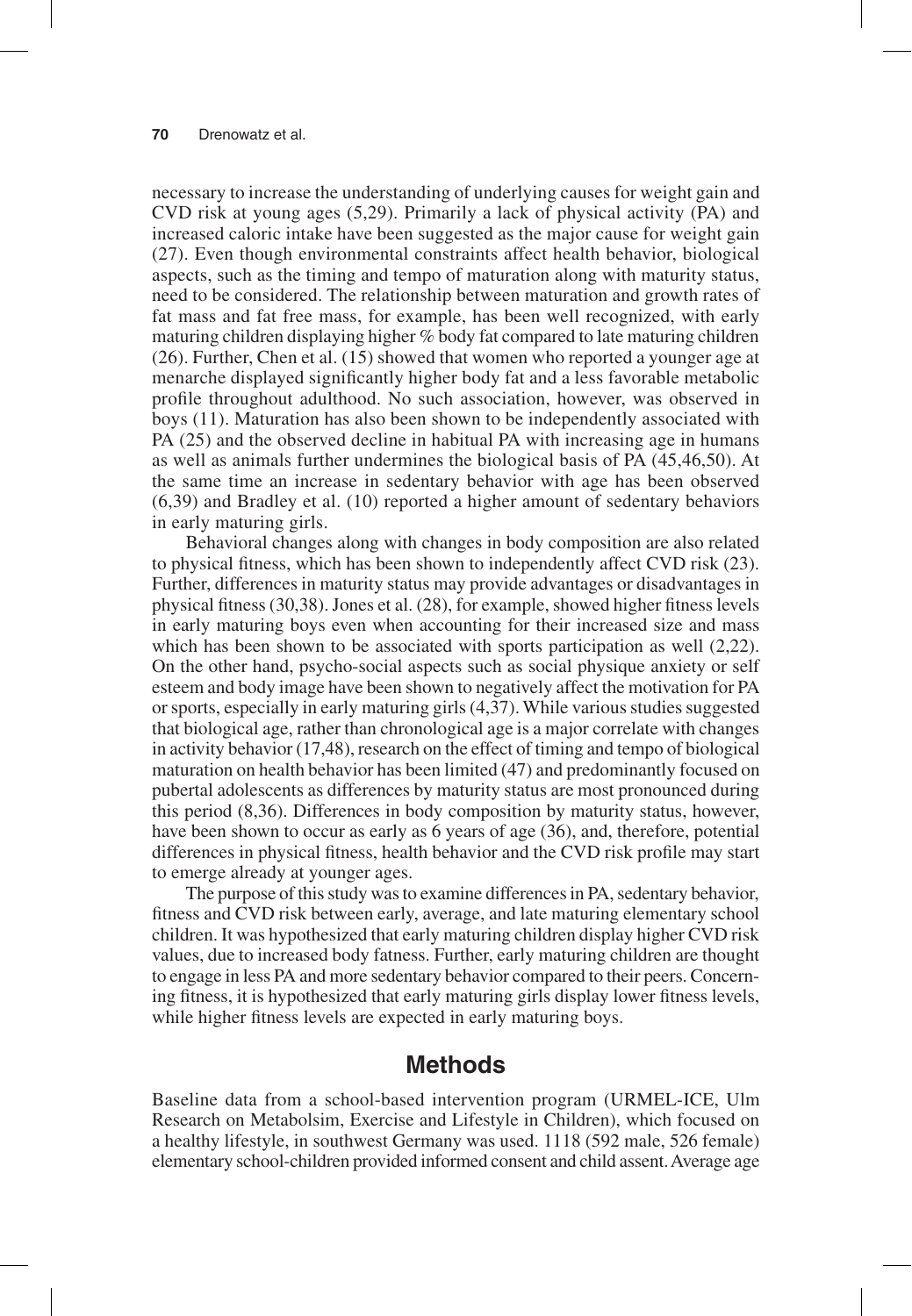of the sample was  $7.6 \pm 0.4$  years (range: 6.3–8.9 years). After excluding children with a reported chronic disease and those who were missing parental height for the prediction of maturity status 709 (359 male; 350 female) subjects remained for data analysis. Due to incomplete data, the actual sample size, however, varies for each analysis. The study protocol was approved by the institutional review board and is in accordance with the declaration of Helsinki.

Children's height and weight was measured in a standardized manner by trained medical staff of the endocrine outpatient clinic of Ulm Children's Hospital. Height was measured to the nearest 0.1 cm using a stadiometer (Ulm Stadiometer, Busse Design, Ulm, Germany) and weight was measured to the neasrest 0.1 kg using a balance beam scale (Seca, Hamburg, Germany) with the children wearing only underwear. Subsequently BMI was calculated (kg/m2) and converted to BMI percentiles (BMIPCT) using representative German reference values and classified as normal weight (> 3rd BMIPCT), overweight (> 90th BMIPCT), or obese (> 97th BMIPCT; 32). Health behavior was assessed via parent questionnaires. As currently no validated instrument for the assessment of health behavior is available in German, questions were based on the KiGGS survey, which assessed health behavior in 18,000 German children and adolescents (33). Specifically parents were asked about their child's sports participation (club and nonclub), time spent watching TV and playing computer. In addition, height and weight of the biological parents of the child was self-reported by the parents.

Biological maturity status was estimated based on % of predicted adult-height reached, which is moderately-to-highly correlated with skeletal maturity in prepubertal children (36). Using midparental height, as well as height, weight and age of the child the expected adult- height was calculated (31). The median deviation of predicted adult height and height achieved at the age of 18 was 2.2 cm and 1.7 cm for males and females respectively, but the estimations were similar to those including skeletal age (31). Even though, the height prediction was established on a US sample, it should be comparable to the population of this study as both groups consisted of only white participants. Based on the estimation of predicted adult height, % of predicted adult-height reached was calculated and converted to z- scores using reference values from the Berkeley Guidance Study (7). As only full years of chronological age could be used for the calculation of z-scores, cut-offs for chronological age were 0.5 and 0.49, respectively (i.e.,:  $5.5-6.49 = 6$  years,  $6.5-7.49 = 7$  years, ...). Subsequently children were classified as early, average, or late maturing using a z-score deviation of  $\pm$  0.5 as cutpoints.

Physical fitness was assessed during a single PE lesson using a modified version of the AST ("General motor abilities test for children"; 14), which is a commonly used fitness test in Germany (12). Test-retest reliability for individual tests has been shown to be between 0.73 and 0.96 with an average test-retest reliability of 0.85 (13). After a warm-up game trained technicians administered 4 tests in the following order: 20m-sprints, obstacle course run, medicine-ball shot put, and 6-min run. Children performed 2 trials for the 20m-sprint, the obstacle course run and the medicine ball shot put and 1 trial for the 6-min run. On the obstacle course run, the first trial was a practice run and the second trial was used in the analysis while for the 20m-sprint and the shot-put trials the better result was included in the analysis. Principal component analysis indicated a single fitness factor (Eigenvalue  $= 2.02$ ) which explained 58.5% of the variance. The loadings for the individual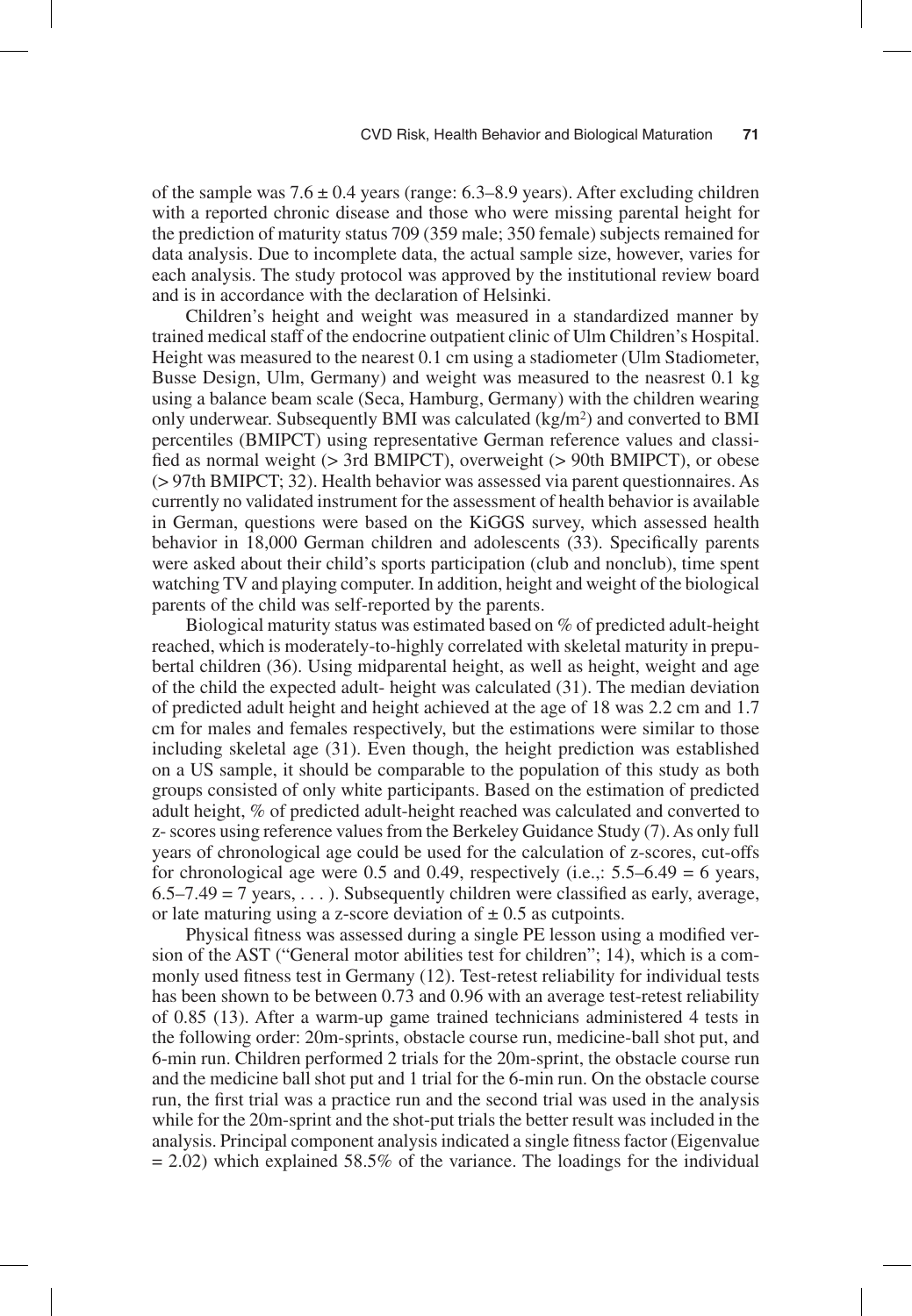components were 0.72 for the 6min run (m), 0.60 for the shotput (cm), -0.78 for the 20m-sprint (sec), and -0.72 for the obstacle run (sec).

Similar to the fitness score a CVD risk score was determined via principal component analysis including mean arterial pressure (MAP), the ratio of total cholesterol:HDL (TC:HDL), and intraabdominal fat (IAF), which all contributed to a single factor (Eigenvalue =  $1.18$ ) that explained 42.33% of the variance. Component loadings were 0.76, 0.69, and 0.37 for IAF, TC:HDL, and MAP, respectively. Blood pressure was measured twice with the child in a seated position according to the guidelines of the national high blood pressure education program (40) and MAP was calculated (MAP =  $2/3$  diast. BP +  $1/3$ \*syst. BP). Blood samples obtained via venous puncture, with the children in a fasting state, were processed shortly after withdrawal. Chemical analyses were performed following standard procedures to determine total cholesterol, HDL-, and LDL-cholesterol. Sonographic measures of intra-abdominal depth using a 3.5 MHz convex transducer (Esaote Techno MPX; Esaote S.p.A., Genova, Italy) were used to determine intraabdominal fat. Compared with computed tomography (CT) this technique has been shown to be a very good predictor of visceral abdominal fat (53). A single well trained technician carried out 2–3 measurements with the child lying in a supine position along the linea alba at the height of the branching of the arteria mesenterica. Measurements were taken at the end of the expiration following recommendations by Armellini (3). An intraclass correlation of 0.93 for IAF measurements shows acceptable intraobserver agreement for these measurements

Descriptive statistics were calculated and sex-specific differences by maturity group were analyzed using ANCOVA, initially controlling for age. As body fatness has been shown to affect CVD risk, fitness and PA as well as sedentary behavior, BMIPCT was also included as a covariate in a second analysis. All statistics were performed in SPSS 19.0 using Bonferroni adjustment for multiple comparisons. Statistical significance was set at *p* < .05.

## **Results**

Of all children 12.0% were classified as overweight or obese. Specifically 8.9% of the boys and 8.2% of the girls were overweight, while 4.0% and 2.9% of boys and girls, respectively, were obese. Self-reported parental height (male 178.5  $\pm$ 7.0 cm, female  $165.7 \pm 6.0$  cm) as well as the predicted adult-height of the children (male  $179.7 \pm 6.5$  cm, female  $166.1 \pm 5.1$  cm) was comparable to average self-reported adult heights of 178 cm and 165 cm in German males and females, respectively (21). Adult heights were also comparable to the reference sample used to estimate maturity status. There were no sex differences observed for BMIPCT, sports participation or time spent watching TV. Boys, however, spent more time playing computer games and performed better on the individual fitness tests, which was reflected by a higher overall fitness score. In addition, boys had higher IAF, while girls had a higher TC:HDL ratio. Overall CVD risk, however, did not differ between boys and girls.

Descriptive characteristics by maturity group are shown in Table 1. BMIPCT differed significantly between all maturity groups in boys and girls with early maturing children displaying the highest values and late maturing children displaying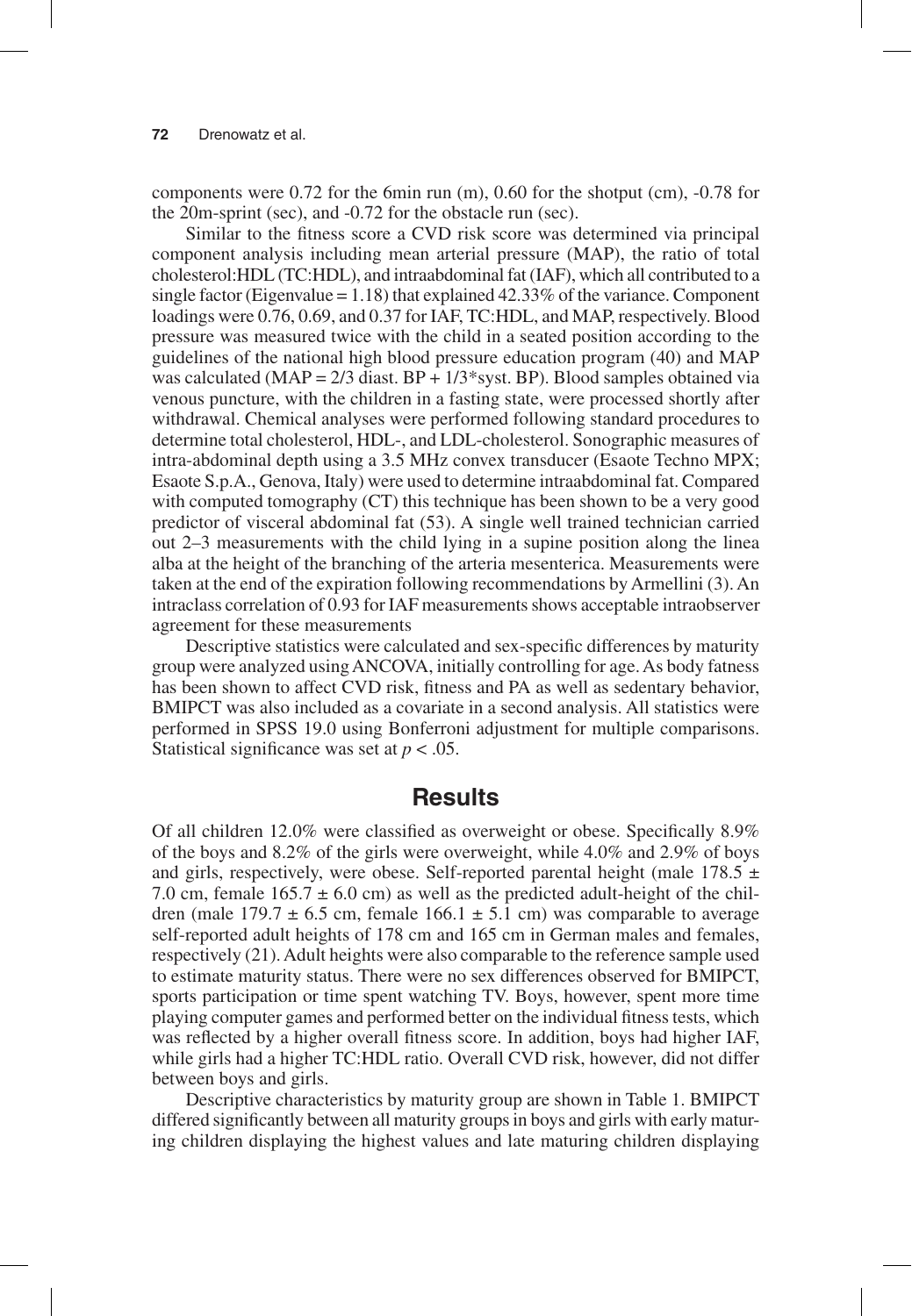|                                 | Early<br>$(N = 180)$ | Average<br>$(N = 299)$ | Late<br>$(N = 230)$ |
|---------------------------------|----------------------|------------------------|---------------------|
| Maturity z-score                | $1.5 \pm 0.8$        | $0.0 \pm 0.3$          | $-1.0 \pm 0.4$      |
| % pred. adult height*           | $75.0 \pm 3.6$       | $73.2 \pm 3.0$         | $72.5 \pm 2.7$      |
| <b>BMI</b> Mother†              | $25.3 \pm 4.4$       | $23.9 \pm 4.1$         | $23.1 \pm 3.7$      |
| <b>BMI</b> Father*              | $27.1 \pm 3.5$       | $26.0 \pm 3.1$         | $25.2 \pm 2.9$      |
| Age (years) <sup>†</sup>        | $7.4 \pm 0.4$        | $7.6 \pm 0.4$          | $7.6 \pm 0.4$       |
| Height $(cm)*$                  | $130.5 \pm 5.3$      | $127.4 \pm 4.7$        | $123.2 \pm 5.0$     |
| Weight $(kg)^*$                 | $31.5 \pm 4.9$       | $26.0 \pm 3.1$         | $22.4 \pm 2.5$      |
| BMIPCT*                         | $79.4 \pm 19.5$      | $48.9 \pm 23.8$        | $27.4 \pm 19.4$     |
| Overweight $(N/\%)$             | 50/28%               | 9/3%                   | 0/0%                |
| Obese $(N/\%)$                  | 24/13\%              | $0/0\%$                | $0/0\%$             |
| $MAP(mmHg)$ †                   | $78.4 \pm 8.1$       | $76.2 \pm 7.0$         | $74.6 \pm 7.8$      |
| TC-HDL <sup>+</sup>             | $3.3 \pm 0.8$        | $3.1 \pm 0.7$          | $3.0 \pm 0.5$       |
| Intraabd Fat (mm)*              | $56.4 \pm 7.9$       | $53.4 \pm 6.8$         | $50.7 \pm 6.7$      |
| 6-min run $(m)$ †               | $796.3 \pm 125.4$    | $870.8 \pm 132.4$      | $870.3 \pm 134.8$   |
| Medicine ball (cm)††            | $278.9 \pm 62.4$     | $277.0 \pm 64.0$       | $258.6 \pm 60.6$    |
| $20m$ run (sec)*                | $5.2 \pm 0.5$        | $4.9 \pm 0.4$          | $5.0 \pm 0.4$       |
| Obstacle course (sec)†          | $26.0 \pm 4.8$       | $23.4 \pm 3.9$         | $23.3 \pm 4.6$      |
| TV Time $(min/day)*$            | $50.5 \pm 17.9$      | $44.9 \pm 19.9$        | $40.4 \pm 19.2$     |
| Computer time (min/day)         | $13.5 \pm 17.2$      | $13.3 \pm 17.2$        | $11.4 \pm 14.8$     |
| Time spent walking<br>(min/day) | $60.3 \pm 48.8$      | $58.9 \pm 48.7$        | $56.1 \pm 44.0$     |

**Table 1 Descriptive Statistics by Maturity Group. Values are Mean ±** *SD*

\*all groups differ significantly  $(p < 0.05)$ 

†early maturing differ significantly from average and late maturing children (p < 0.05)

 $\dagger\ddagger$  Late maturing differ significantly from average and early maturing children ( $p < 0.05$ )

the lowest values. CVD risk, controlling for age, was also significantly different among maturity groups ( $F_{\text{boys}}$  (2, 250) = 13.73,  $p < .01$ ;  $F_{\text{girls}}$  (2, 239) = 27.38,  $p$ < .01). Early maturing children displayed the highest CVD risk scores and late maturing participants displayed the lowest CVD risk scores (Figure 1). After additionally controlling for BMIPCT results were no longer significant. Accordingly, ANCOVA for the individual CVD risk components, controlling for age only, resulted in significantly higher risk in MAP, TC:HDL, and IAF in early maturing subjects while after additionally controlling for BMIPCT a significant difference only remained for MAP between early and late maturing girls. No differences in any of the CVD risk factors remained in boys (Table 2a).

Lower fitness scores were observed in early maturing children compared to average or late maturing children when controlling for age ( $F<sub>bovs</sub>$  (2, 341) = 17.37,  $p < .01$ ; F<sub>girls</sub> (2, 333) = 7.20,  $p < .01$ ; Figure 2). After additionally controlling for BMIPCT differences in fitness only remained in boys. Both, early maturing boys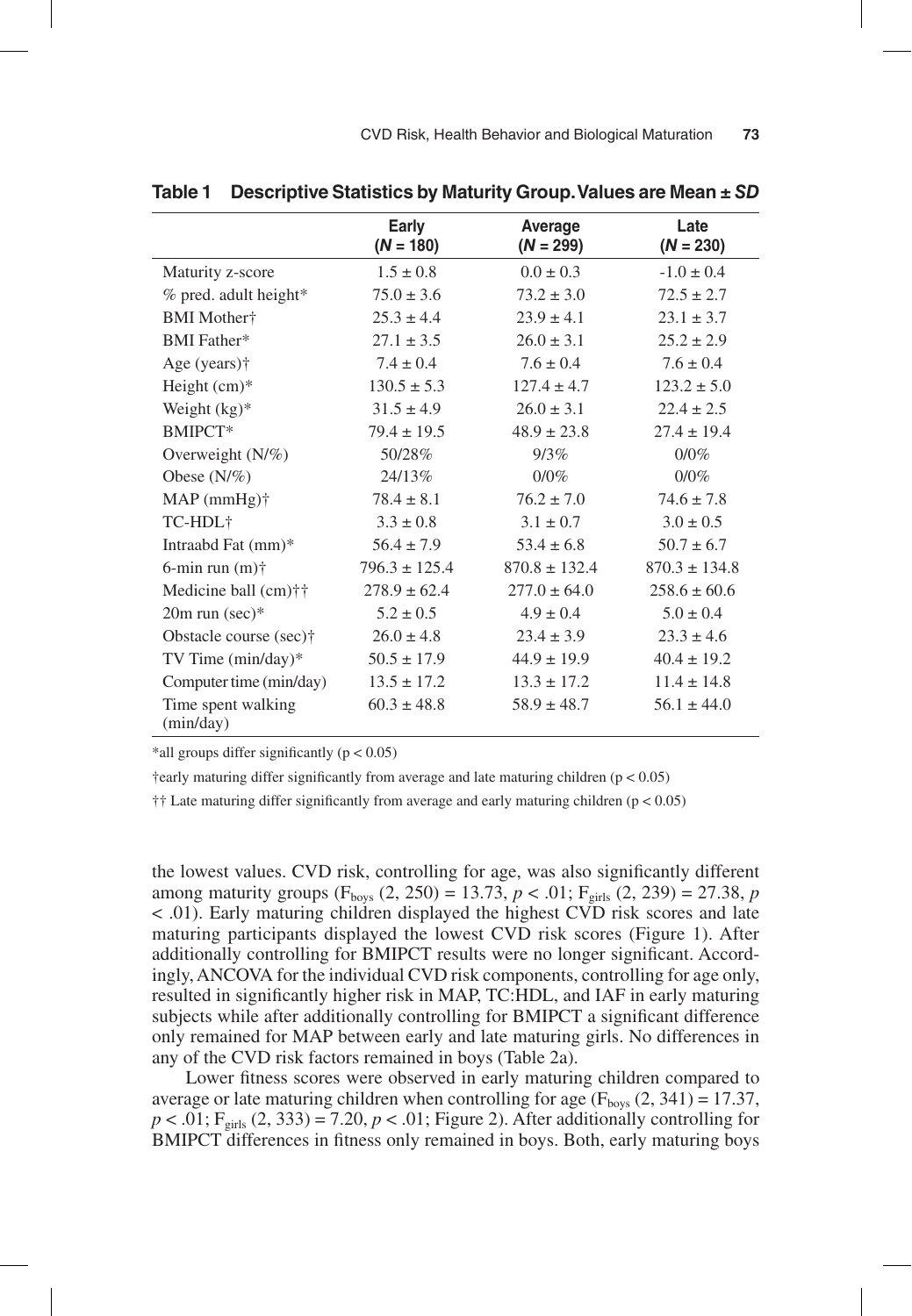| י<br>י                   | C<br>C<br>C<br>נ<br>ו<br>ו  |
|--------------------------|-----------------------------|
| ׇׇ֡֡֡֡׆<br>ׇׇ֪֞ <b>֓</b> | i<br>Consert                |
| :<br>:                   | <b>Printing</b><br>֚֓׆<br>׆ |
|                          | "ס" פוי                     |
| )<br> }                  |                             |
|                          |                             |
|                          |                             |
| )<br>)<br>}              |                             |
|                          |                             |
| Ī<br>5<br>7<br>7         | ייס בורא                    |
|                          |                             |

|                                                     | Early $(N = 86)$ |                       |                  | Average (N = 178) | Late $(N = 95)$  |                       |
|-----------------------------------------------------|------------------|-----------------------|------------------|-------------------|------------------|-----------------------|
| <b>Adjusted for</b>                                 | age              | <b>BMIPCT</b><br>age, | age              | age, BMIPCT       | age              | <b>BMIPCT</b><br>age, |
| $TV$ time ( $miday$ )                               | *49.7 $\pm$ 20.3 | $48.7 \pm 19.7$       | $44.9 \pm 20.0$  | $15.2 \pm 19.9$   | $*41.9 \pm 19.8$ | $42.6 \pm 20.0$       |
| MAP (mmHg)                                          | $*78.5 \pm 8.0$  | $77.0 \pm 8.1$        | $76.5 \pm 6.6$   | $76.6 \pm 6.5$    | $75.6 \pm 8.8$   | $77.2 \pm 8.7$        |
| <b>TC-HCL</b>                                       | $*3.1 \pm 0.8$   | $3.1 \pm 0.7$         | $3.0 \pm 0.6$    | $3.0 \pm 0.8$     | $*2.9 \pm 0.5$   | $2.9 \pm 0.6$         |
| Intraabd Fat (mm)                                   | $+58.1 \pm 8.0$  | $55.6 \pm 8.0$        | $54.0 \pm 6.8$   | $54.2 \pm 6.8$    | $52.7 \pm 5.7$   | $54.6 \pm 5.4$        |
| $6$ -min run $(m)$                                  | $+822 \pm 127$   | $863 \pm 129$         | $912 \pm 132$    | $908 \pm 132$     | $916 \pm 134$    | $881 \pm 132$         |
| Medicine ball (cm)                                  | $295.0 \pm 64.5$ | $293.0 \pm 65.7$      | $295.3 \pm 62.4$ | $295.8 \pm 63.1$  | $285.7 \pm 54.3$ | $288.3 \pm 54.4$      |
| 20m run (sec)                                       | $5.0 \pm 0.5$    | $5.0 \pm 0.5$         | $+4.8 \pm 0.4$   | $+4.8 \pm 0.4$    | $5.0 \pm 0.4$    | $5.0 \pm 0.4$         |
| Obstacle run (sec)                                  | $125.5 \pm 4.9$  | *24.5 ± 4.8           | $22.6 \pm 3.9$   | $22.7 \pm 3.9$    | $22.2 \pm 4.2$   | $22.9 \pm 4.2$        |
| *sig. difference between these values ( $p < 0.5$ ) |                  |                       |                  |                   |                  |                       |

†sig. difference from other two groups (p < 0.5) †sig. difference from other two groups (p < 0.5)

 $\overline{\phantom{a}}$ 

I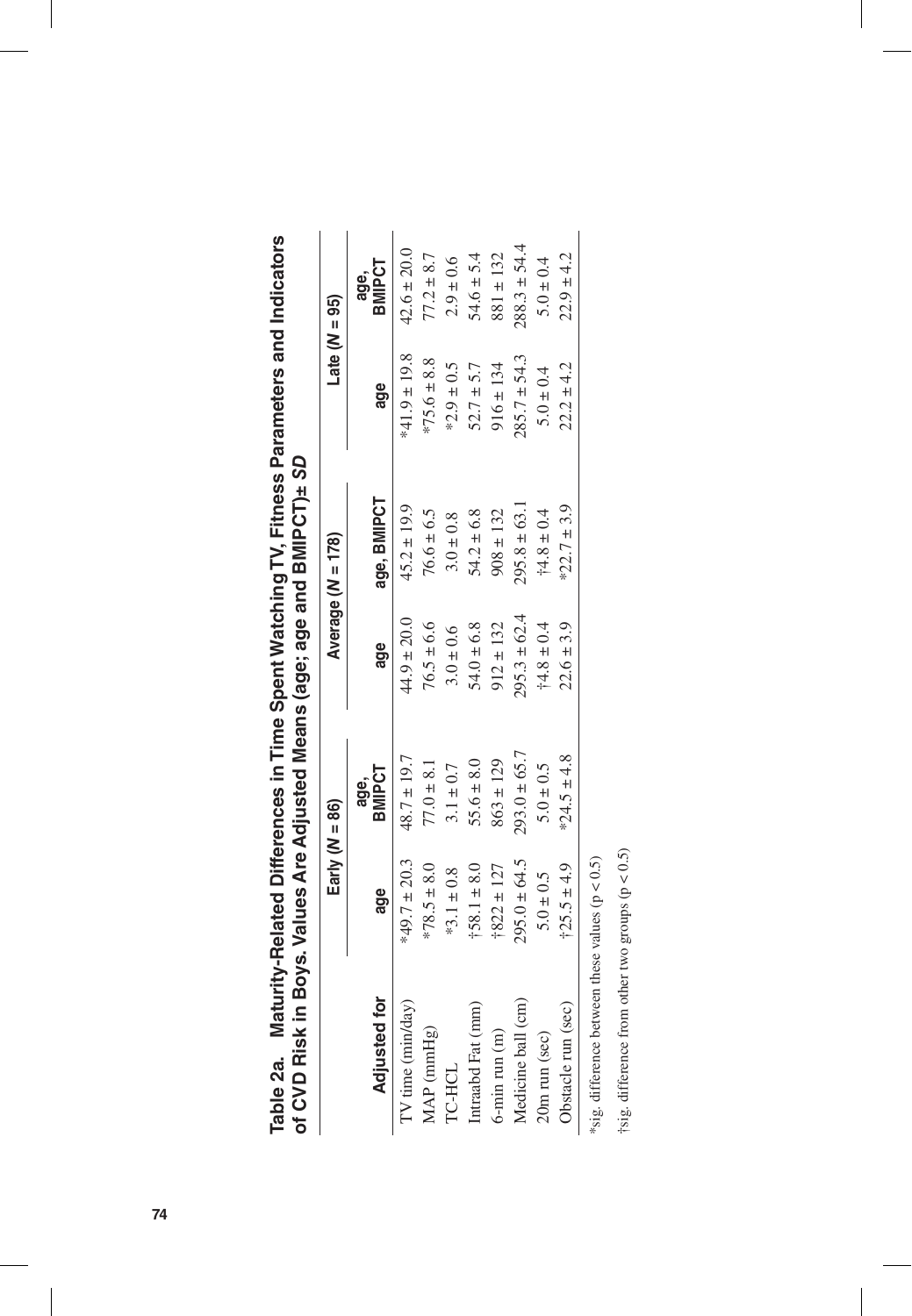

**Figure 1** — CVD risk by maturity group. Values are age- and sex-adjusted means (A: sex and age; B: sex, age and BMIPCT).

and girls performed worse on the individual fitness tests except for shotput, where early maturing girls performed significantly better than late maturing girls. While the differences in shotput remained after controlling for BMIPCT differences in other fitness tests disappeared in girls. In boys differences in the 20m-sprint and obstacle course remained significant while they were no longer present for the 6-min run after controlling for BMIPCT in addition to age (Table 2b).

For behavioral aspects there was a lower parent-reported sports participation for early maturing boys ( $F_{\text{clubsport}}(2, 340) = 9.58$ ,  $p < .01$ ;  $F_{\text{sport}}(2, 324) = 3.05$ ,  $p <$ .05) while no difference occurred for girls. These results remained after additionally controlling for BMIPCT. There were no differences for time spent playing computer for either boys or girls, but early maturing boys and girls spent significantly more time watching TV compared to their peers ( $F_{\text{boys}}$  (2, 680) = 14.25, *p* < .01;  $F_{\text{girls}}$  (2,  $680$ ) = 14.25,  $p < 0.01$ ; Table 2). The difference in TV time disappeared in boys but remained in girls after controlling for BMIPCT in addition to age.

# **Discussion**

Even though participants in this study were prepubertal, an association between maturity status and body composition, health behavior and cardiovascular risk factors was already present. Early maturing children displayed a higher CVD risk along with lower fitness levels and increased sedentary behavior, but body composition affected these associations as well. Denzer et al. (19), actually, argue that body weight influences biological maturation and, therefore, early maturation may be triggered by increased body weight, rather than increased body weight being the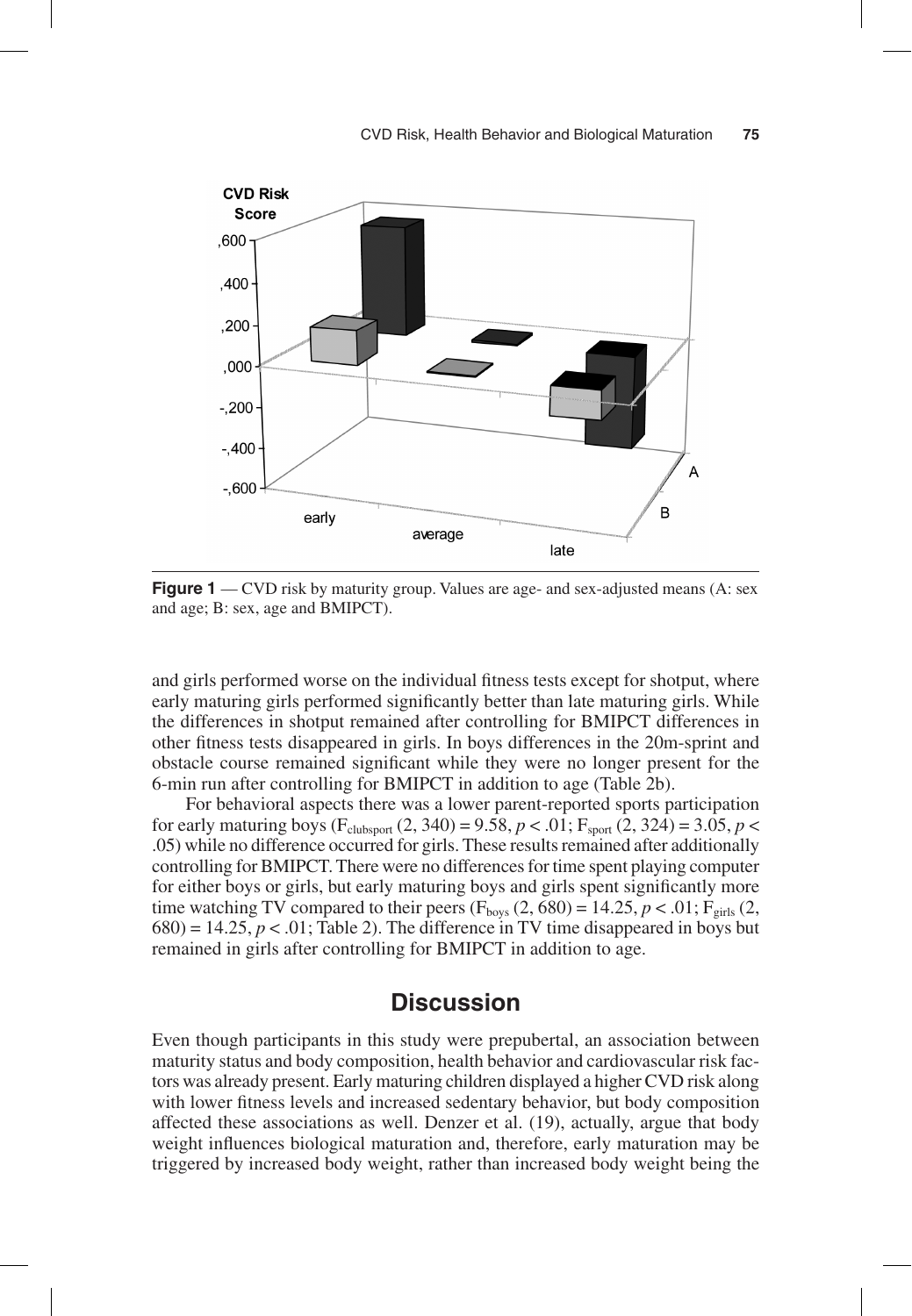| on A A Sk in Sige; ades are Agiues and Sige; and A Direct in Sige and Divide and Direct in Sige and Direct in S |                   |                    |                  |                   |                  |                   |
|-----------------------------------------------------------------------------------------------------------------|-------------------|--------------------|------------------|-------------------|------------------|-------------------|
| <b>Adjusted for</b>                                                                                             |                   | Early ( $N = 86$ ) |                  | Average (N = 178) |                  | Late $(N = 95)$   |
|                                                                                                                 | age               | age, BMIPCT        | age              | age,<br>BMIPCT    | age              | age, BMIPCT       |
| TV time (min/day)                                                                                               | $+52.0 \pm 15.5$  | $*53.1 \pm 15.5$   | $44.4 \pm 19.8$  | $*44.9 \pm 19.5$  | $39.2 \pm 18.7$  | $*38.4 \pm 18.9$  |
| MAP (mmHg)                                                                                                      | $†78.7 \pm 8.3$   | $179.0 \pm 8.3$    | $75.5 \pm 7.5$   | $75.5 \pm 7.5$    | $73.8 \pm 6.9$   | $73.7 \pm 6.9$    |
| TC-HCL                                                                                                          | $*3.4 \pm 0.8$    | $3.3 \pm 0.8$      | $3.3 \pm 0.7$    | $3.3 \pm 0.7$     | $*3.0 \pm 0.6$   | $3.1 \pm 0.6$     |
| Intraabd Fat (mm)                                                                                               | $*55.2 \pm 7.5$   | $51.4 \pm 7.5$     | $*52.1 \pm 6.6$  | $52.4 \pm 6.4$    | $*49.1 \pm 7.0$  | $51.8 \pm 7.0$    |
| $6$ -min run $(m)$                                                                                              | $*775 \pm 1.22$   | $800 \pm 121$      | $809 \pm 108$    | $806 \pm 109$     | $*838 \pm 126$   | $830 \pm 126$     |
| Medicine ball (cm)                                                                                              | $+268.1 \pm 57.4$ | $*270.4 \pm 57.7$  | $248.0 \pm 56.2$ | $249.0 \pm 56.5$  | $238.8 \pm 57.1$ | $*234.4 \pm 56.2$ |
| 20m run (sec)                                                                                                   | $+5.2 \pm 0.5$    | $5.2 \pm 0.5$      | $5.0 \pm 0.4$    | $5.0 \pm 0.4$     | $5.0 \pm 0.4$    | $5.1 \pm 0.4$     |
| Obstacle run (sec)                                                                                              | $+26.6 \pm 4.7$   | $26.0 \pm 4.7$     | $24.5 \pm 3.7$   | $24.4 \pm 3.7$    | $23.9 \pm 4.7$   | $24.4 \pm 4.8$    |
| *sig. difference between these values ( $p < 0.05$ )                                                            |                   |                    |                  |                   |                  |                   |

| re and Indi<br><b>TOIN AIDIDING F</b>               | $32+$                                   |
|-----------------------------------------------------|-----------------------------------------|
| <b>TV, Fitness</b><br><u>presence</u>               | i<br>sage and BMIPC1,<br>"מ<br>פי<br>ごり |
| いしょう こうしょう<br> <br> -<br> -<br> <br> <br> <br> <br> | フェロウスルル ウィハウハ「ラ<br>Jirls. Values are    |
| <b>THE 4D.</b> Music<br>์<br>คร                     | י היית בונים היית היית.                 |

y. 'n. †sig. difference from other two groups (p < 0.05) †sig. difference from other two groups (p < 0.05)

 $\overline{\phantom{a}}$ 

 $\overline{\phantom{a}}$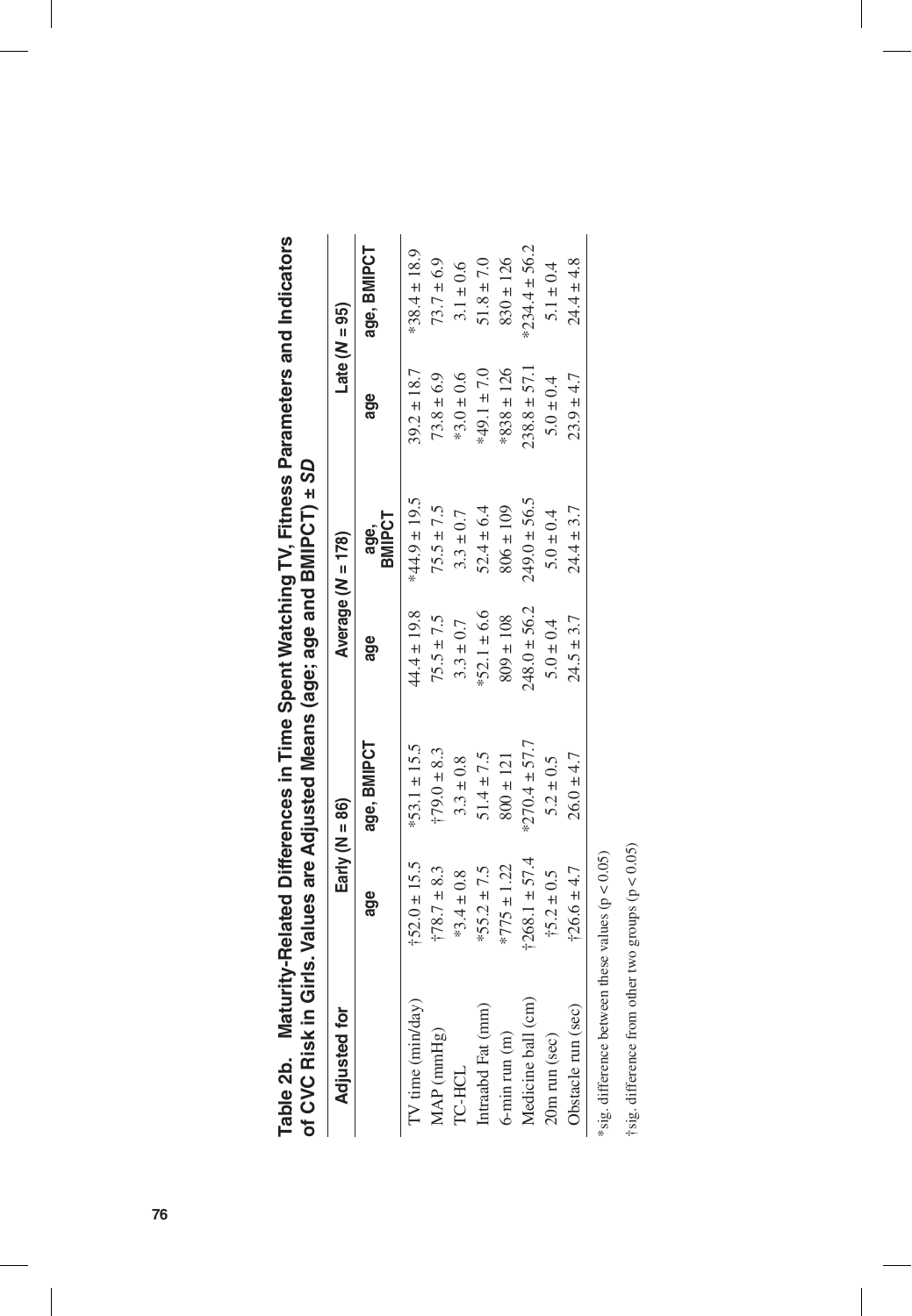#### CVD Risk, Health Behavior and Biological Maturation **77**



**Figure 2** — BoxPlot for fitness score by sex and maturity group. Values are adjusted for age and BMIPCT.

result of early maturation. The higher parental BMI of early maturing children may also indicate that increased body fatness in children due to a shared environment could be associated with earlier maturation. Vandewater and Huang (52), however, did not show a relationship between parent weight status and child weight status in 6- to 9-year-old boys. Due to the cross-sectional design of the current study a causal relationship between body composition of children and maturity status cannot be determined and the directionality of the association between body fatness and maturation remains to be examined. After considering BMIPCT as additional confounding variable differences between maturity groups disappeared for CVD risk. Similarly, differences in endurance capacity disappeared, but a lower performance on speed and agility tests remained in early maturing boys. Current results also suggest that sports participation in elementary school girls is independent of maturity status and body composition while in boys a lower sports participation was observed in early maturing boys. On the other hand, maturity status affected time spent watching TV in girls but not in boys.

To this point only a few studies examined the effect of maturity status on health behavior and CVD risk in children. In adolescents, an inverse relationship between age at menarche and CVD risk factors has been shown (1,44). Even after controlling for body fatness, early maturing girls displayed higher blood pressure and lower glucose-to-insulin ratio (44). The increased blood pressure in early maturing girls was also observed in the younger sample of the current study. Remsberg et al. (44) further showed that the disadvantage of early maturing girls for CVD risk remains throughout adolescence and into young adulthood. Nevertheless, body fatness,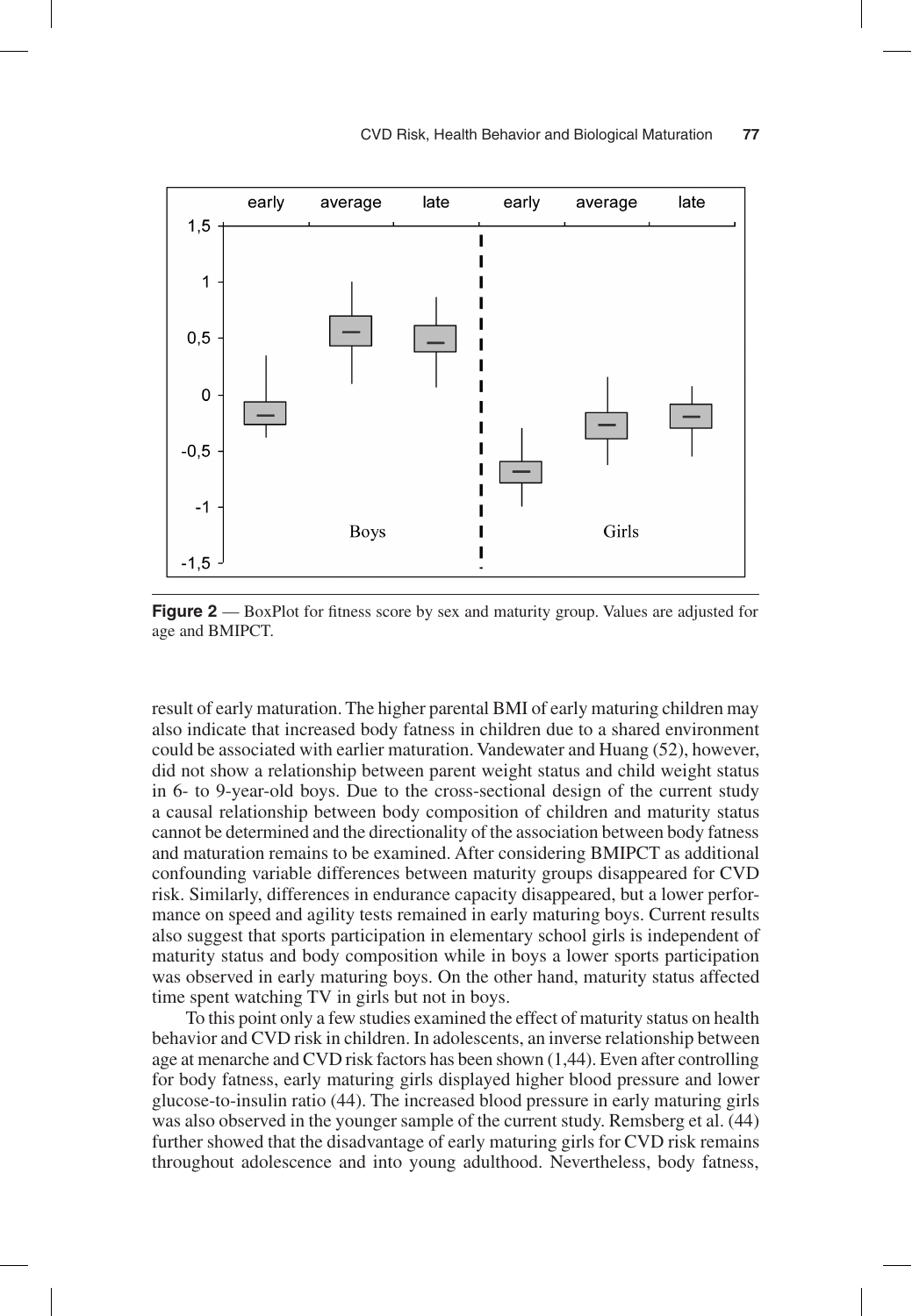which was higher in early mature children, plays a crucial role concerning CVD risk as well. This was also evident in the current study as the increased overall CVD risk in early maturing children was no longer present after controlling for BMIPCT. Adult studies also show clear indications for a causal relationship between obesity and increased CVD risk (24) and higher BMI during childhood or adolescence has been shown to increase CHD mortality later in life (4). Further, Psarra et al. (43) showed a strong association between maturity status and body composition in a two-year longitudinal study using the same methodology as the current study to estimate maturity status. The high prevalence of overweight and obesity in the early maturing children in the present sample also suggests an association between maturity status and body composition, but as has been mentioned previously, family environment needs to be considered as well.

Concerning the relationship between maturity and physical fitness, results of the current study suggest a disadvantage of early maturing boys and girls. This is in contrast to previous studies in adolescents (28,36) as earlier maturation in boys is associated with increased lean body mass and, therefore, would result in a better performance on fitness tests (36). Relying on self-reported development of sex characteristics (i.e., breast, genitals, pubic hair), Jones et al. (28), reported increased physical fitness in early maturing 10- to 16-year-old boys and girls. The association, however, was less pronounced in girls and disappeared after controlling for body composition. Similarly, no relationship between physical fitness and maturity status assessed via skeletal age was shown after adjusting for body composition in 6- to 16-year-old girls. Overall, Beunen et al. (9) reported that skeletal or chronological age, as well as stature or height explained less than 10% of most fitness items in girls. In boys the correlation between aerobic capacity and skeletal age was also weaker at younger ages compared with pubertal adolescents. As several studies have shown that physical fitness items are generally poorly predicted by biological maturation, chronological age or body size (28,30), Beunen and Malina (8) argue that neuromuscular maturation, which may not necessarily be reflected by skeletal maturation, plays a crucial role in performance of fitness tests in children.

The lower fitness levels in early maturing boys in the current study may also be explained by the lower sports participation of this group as sports participation or PA has been shown to correlate with physical fitness (34). Sports participation, however, is only one aspect of PA and especially in younger children habitual PA rather than sports participation may be the primary form of moderate-to-vigorous activity (54). This could also explain the lack of association between sports participation and fitness in girls but Niven et al. (41) did not show any differences in self-reported PA by maturity status in adolescent girls either. Similarly, using estimated age at peak height velocity (APHV), no difference in PA between early and late maturing girls, was shown using accelerometry (49) while Drenowatz et al. (20) reported more steps per day in early maturing girls. These differences, however, disappeared after controlling for BMIPCT. Data on the association between maturity status and PA in boys has been more conflicting. While the current study showed an inverse relationship between maturity status and sports participation van Jaarsveld et al. (51) reported a positive relationship between maturity status, assessed via a pubertal development scale, and PA in 12- year-old adolescents. Using self-reported development of secondary sex characteristics, Bradley et al. (10), on the other hand, did not show any differences in PA or sports participation in middle-school boys by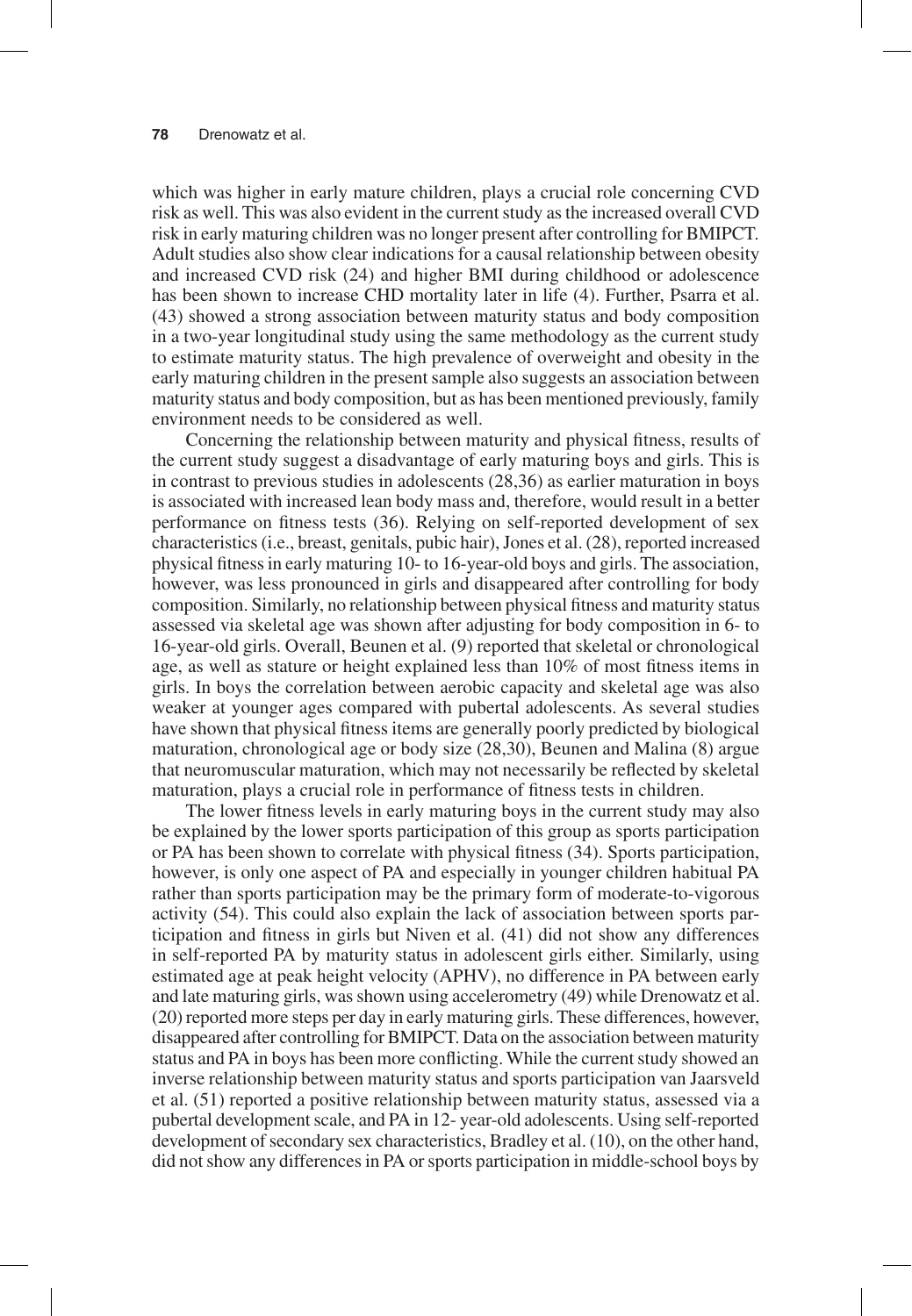maturity status. These authors, however, did show increased sedentary behavior in early maturing girls, which is consistent with results of the current study. Similarly, van Jaarsveld et al. (51) showed increased sedentary behavior in early maturing girls but these differences were no longer present in adolescents (39,51). Murdey et al. (39) argue that changes in sleep-time rather than maturity status were associated with differences in sedentary behavior in 10- to 15-year-old youth and even though Machado Rodriguez et al. (35) reported a significant effect of maturity status on sedentary time, they acknowledged that the effect size was small.

Pangrazi and Corbin (42) also argue that biological maturity is only a small piece in a very large puzzle of the complex interaction between PA, sedentary behavior, fitness, CVD risk and body composition. The complexity of the relationships along with small effect sizes of individual components may be one explanation for inconsistent results. The variation in age range and differences in the maturational process of the participants along with different methodologies used to estimate maturity status, however, may be of greater concern (16,47). Despite moderate to high correlations between skeletal age, secondary sex characteristics, and somatic indicators to estimate biological maturation (8,33) the development over time differs, which makes it difficult to compare different age groups. The prediction of adult height based on midparent height does also add some error. Due to the young age of the sample the utilization of secondary sex characteristics for an estimation of maturity status, however, was not possible and using skeletal age was not feasible. The present study, therefore, relied on an estimation of % of predicted adult-height, which has been shown to provide a reasonable estimate for maturity status while not exposing children to radiation (36). An additional limitation of the current study was the reliance on parentreport for health behavior and the utilization of sports participation as a proxy for PA. For CVD risk, only blood pressure, cholesterol levels and intraabdominal fat were used as indicators but the utilization of an overall CVD risk score could be considered a strength of this study. Similarly, various tests to determine endurance, strength, power, speed, and agility for the assessment of physical fitness and the development of a single fitness score is a positive aspect of the study. Finally, the inclusion of BMIPCT and chronological age as covariates allow for the examination of the independent effect of maturity status on various health related aspects in prepubescent children.

In summary, it was shown that early maturing children have a higher CVD risk and display lower fitness levels with increased sedentary behavior. The increased body fatness in early maturing children, however, needs to be considered when interpreting the results. It also remains to be determined whether increased body fatness during childhood triggers earlier maturation or whether increased body fatness occurs as a result of early maturation. Nevertheless, maturity status has been shown to affect health behavior, fitness and CVD risk even in prepubertal children and, therefore, should be considered in the examination of the complex relationship between PA, sedentary behavior, fitness and CVD risk in children. To address the growing problems associated with an unhealthy lifestyle and early indicators of CVD an increased understanding of the underlying processes is necessary. A better understanding of the complex interaction between biological and environmental constraints on health behavior, body composition and CVD risk would allow for the development of intervention programs that target the specific needs of different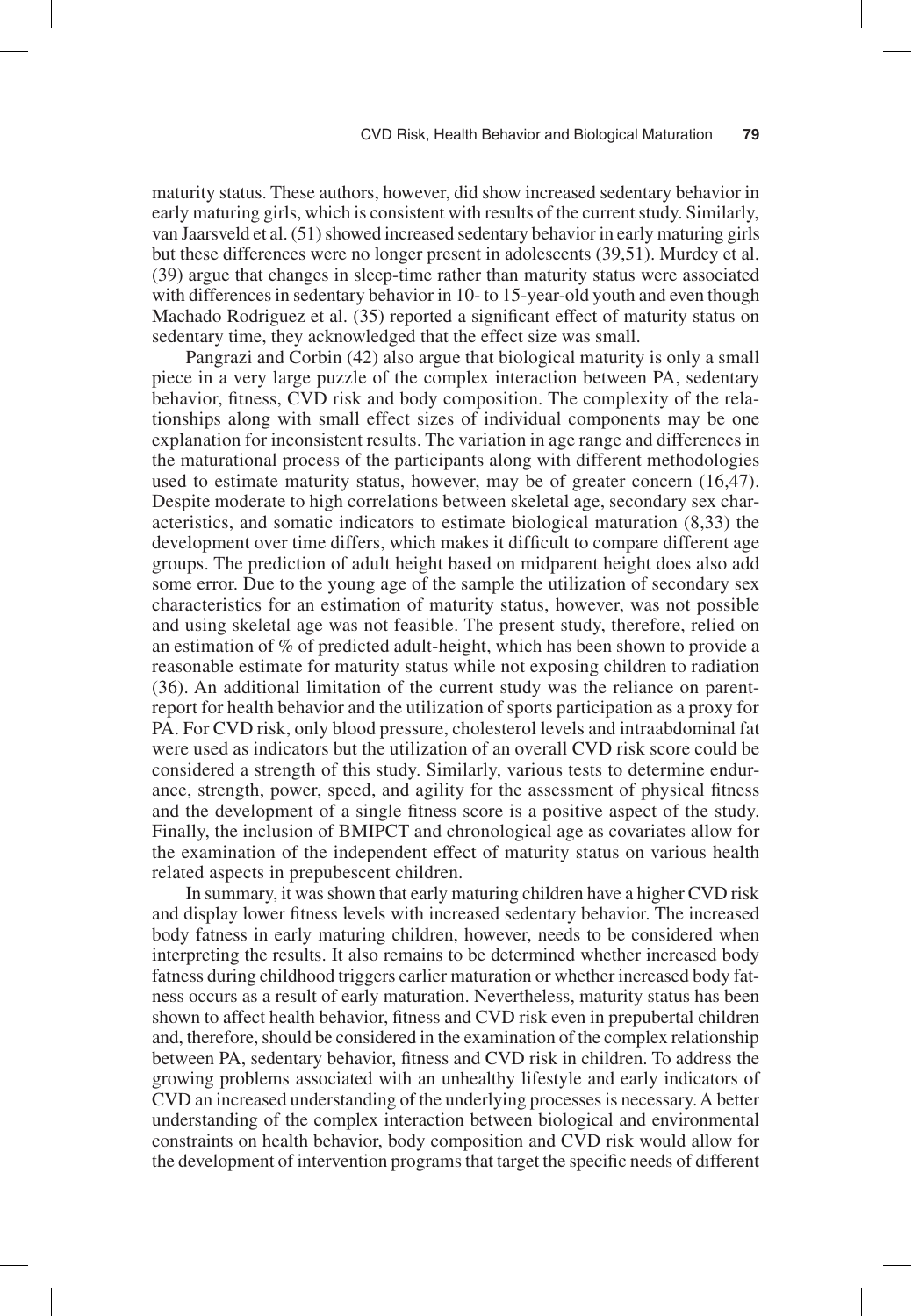populations including early maturing children, as they seem to be more vulnerable than their peers.

### **Acknowledgments**

URMEL-ICE was funded by the Baden-Württemberg Stiftung, Germany. The authors would like to acknowledge and thank all members of the study team for their excellent work and the teachers and pupils who participated in the study.

# **References**

- 1. Altwaijri, Y.A., R.S. Day, R.B. Harrist, J.T. Dwyer, L.M. Ausman, and D.R. Labarthe. Sexual maturation affects diet-blood total cholesterol association in children: Project HeartBeat! *Am. J. Prev. Med.* 37(1, Suppl):S65–S70, 2009. PubMed doi:10.1016/j. amepre.2009.04.007
- 2. Ara, I., G. Vicente-Rodríguez, J. Jimenez-Ramirez, C. Dorado, J.A. Serrano-Sanchez, and J.A. Calbet. Regular participation in sports is associated with enhanced physical fitness and lower fat mass in prepubertal boys. *Int. J. Obes. Relat. Metab. Disord.* 28(12):1585–1593, 2004. PubMed doi:10.1038/sj.ijo.0802754
- 3. Armellini, F., M. Zamboni, L. Rigo, et al. The contribution of sonography to the measurement of intra-abdominal fat. *J. Clin. Ultrasound.* 18(7):563–567, 1990. PubMed doi:10.1002/jcu.1870180707
- 4. Baker, B.L., L.L. Birch, S.G. Trost, and K.K. Davison. Advanced pubertal status at age 11 and lower physical activity in adolescent girls. *J. Pediatr.* 151(5):488–493, 2007. PubMed doi:10.1016/j.jpeds.2007.04.017
- 5. Bao, W., S.R. Srinivasan, W.A. Wattigney, and G.S. Berenson. Persistence of multiple cardiovascular risk clustering related to syndrome X from childhood to young adulthood. The Bogalusa Heart Study. *Arch. Intern. Med.* 154(16):1842–1847, 1994. PubMed doi:10.1001/archinte.1994.00420160079011
- 6. Basterfield, L., A.J. Adamson, J.K. Frary, K.N. Parkinson, M.S. Pearce, and J.J. Reilly, Gateshead Millenium Study Core Team. Longitudinal study of physical activity and sedentary behavior in children. *Pediatrics.* 127(1):e24–e30, 2011. PubMed doi:10.1542/ peds.2010-1935
- 7. Bayer, L., and N. Bayley. *Growth diagnosis: Selected methods for interpreting and predicting development from one year to maturity*. Chicago, IL: University of Chicago Press, 1959.
- 8. Beunen, G., and R. Malina. Growth and biologic maturation: relevance to athletic performance. In: *The young athlete,* H. Hebestreit and O. Bar-Or (Eds.). Oxford, UK: Blackwell Publishing Ltd, 2008, pp. 3–17.
- 9. Beunen GP, Malina RM, Lefevre J, et al. Skeletal maturation, somatic growth and physical fitness in girls 6-16 years of age. Int J Sports Med. 1997;18(6):413-9. 15
- 10. Bradley, C.B., R.G. McMurray, J.S. Harrell, and S. Deng. Changes in common activities of 3rd through 10th graders: the CHIC study. *Med. Sci. Sports Exerc.* 32(12):2071–2078, 2000. PubMed doi:10.1097/00005768-200012000-00017
- 11. Bratberg, G.H., T.I. Nilsen, T.L. Holmen, and L.J. Vatten. Early sexual maturation, central adiposity and subsequent overweight in late adolescence. a four-year follow-up of 1605 adolescent Norwegian boys and girls: the Young HUNT study. *BMC Public Health.* 7:54, 2007. PubMed doi:10.1186/1471-2458-7-54
- 12. Bös, K. AST 6-11 Allgemeiner sportmotorischer Test für Kinder von 6 bis 11 Jahren [AST 6-11 General motor abilities test in children from 6 to 11 years]. *Haltung und Bewegung.* 20(2):5–16, 2000.
- 13. Bös K, Schlenker L, Büsch D, et al. Deutscher Motorik-Test 6-18 (DMT6-18) [German motor abilities test 6-18 (DMT6-18)]. Hamburg, Germany: Czwalina, 2009.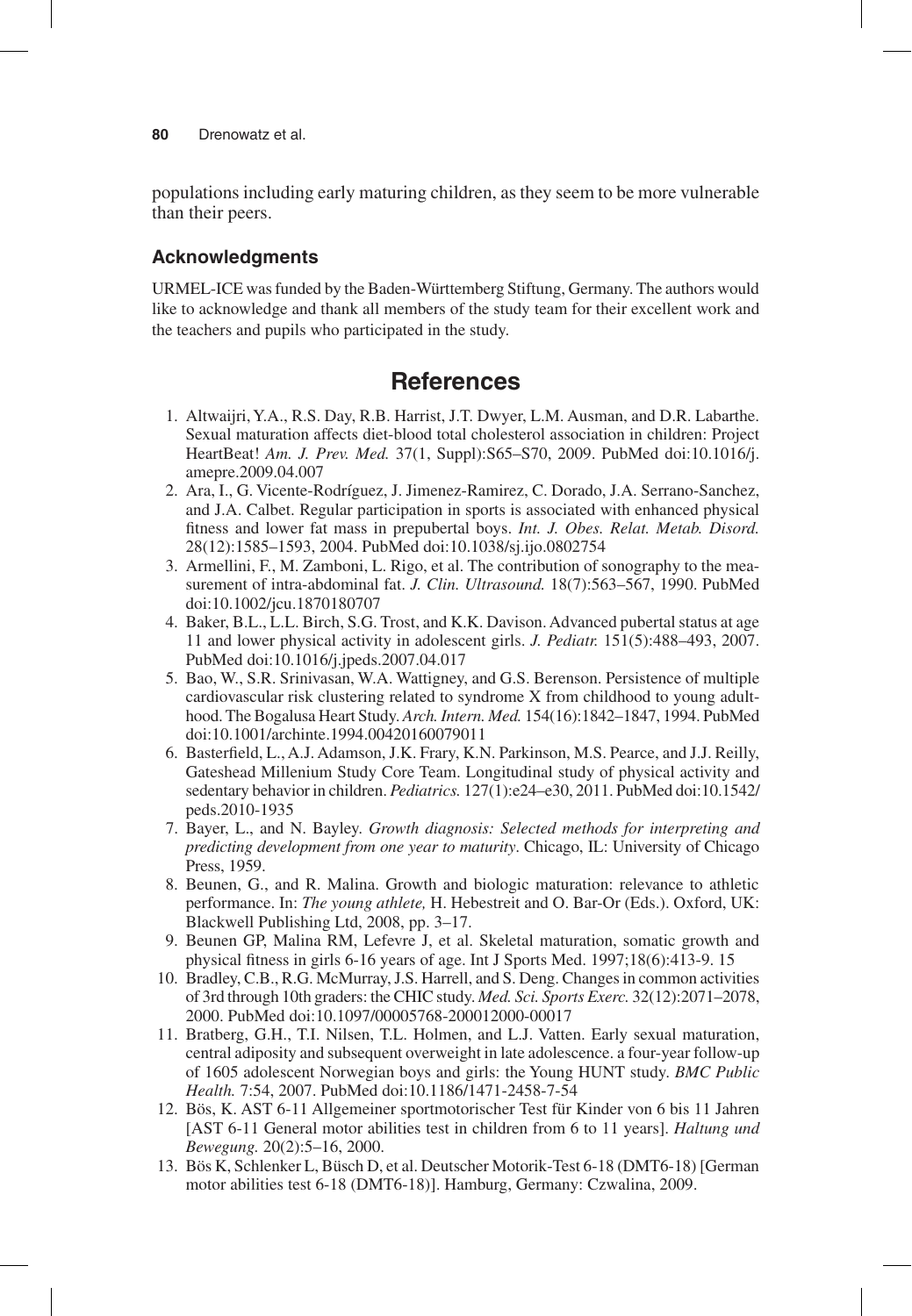- 14. Bös K,Wohlmann R. Allgemeiner sportmotorischer Test für Kinder (AST) [General motor abilities test for children (AST)]. Lehrhilfen für den Sportunterricht. 1987;36(10):145-60.
- 15. Chen, L., C. Zhang, E. Yeung, et al. Age at menarche and metabolic markers for type 2 diabetes in premenopausal women: the BioCycle Study. *J. Clin. Endocrinol. Metab.* 96(6):E1007–E1012, 2011. PubMed doi:10.1210/jc.2010-2526
- 16. Cumming, S., L. Sherar, D. Pindus, M. Coelho-e-Silva, R. Malina, and P. Jardine. A biocultural model of maturity associated variance in adolescent physical activity. *Int Rev Sport Exerc Psychol.* 5(1):23–43, 2012. doi:10.1080/1750984X.2011.630481
- 17. Cumming, S.P., M. Standage, F. Gillison, and R.M. Malina. Sex differences in exercise behavior during adolescence: is biological maturation a confounding factor? *J. Adolesc. Health.* 42(5):480–485, 2008. PubMed doi:10.1016/j.jadohealth.2007.10.005
- 18. D'Adamo, E., N. Santoro, and S. Caprio. Metabolic syndrome in pediatrics: old concepts revised, new concepts discussed. *Endocrinol. Metab. Clin. North Am.* 38(3):549–563, 2009. PubMed doi:10.1016/j.ecl.2009.06.002
- 19. Denzer C, Weibel A, Muche R, Karges B, Sorgo W, Wabitsch M. Pubertal development in obese children and adolescents. Int J Obes (Lond). 2007;31(10):1509-19.16
- 20. Drenowatz, C., J.C. Eisenmann, K.A. Pfeiffer, E.E. Wickel, D. Gentile, and D. Walsh. Maturity-related differences in physical activity among 10- to 12-year-old girls. *Am. J. Hum. Biol.* 22(1):18–22, 2010. PubMed doi:10.1002/ajhb.20905
- 21. Duschek, K-J., J. Weinmann, K. Böhm, E. Laue, and G. Brückner. *Leben in Deutschland: Haushalte, Familien und Gesundheit - Ergebnisse des Mikrozensus 2005*. Wiesbaden, Germany: Statistisches Bundesamt, 2006, [Life in Germany: Housholds, Families and Health - Results of the Microcensus 2005].
- 22. Ebenegger, V., P. Marques-Vidal, S. Kriemler, et al. Differences in aerobic fitness and lifestyle characteristics in preschoolers according to their weight status and sports club participation. *Obes Facts.* 5(1):23–33, 2012. PubMed doi:10.1159/000336603
- 23. Ekelund, U., S.A. Anderssen, K. Froberg, L.B. Sardinha, L.B. Andersen, and S. Brage, European Youth Heart Study Group. Independent associations of physical activity and cardiorespiratory fitness with metabolic risk factors in children: the European youth heart study. *Diabetologia.* 50(9):1832–1840, 2007. PubMed doi:10.1007/s00125-007- 0762-5
- 24. Falaschetti, E., A.D. Hingorani, A. Jones, et al. Adiposity and cardiovascular risk factors in a large contemporary population of pre-pubertal children. *Eur. Heart J.* 31(24):3063–3072, 2010. PubMed doi:10.1093/eurheartj/ehq355
- 25. Freitas, D., G. Beunen, J. Maia, et al. Tracking of fatness during childhood, adolescence and young adulthood: a 7-year follow-up study in Madeira Island, Portugal. *Ann. Hum. Biol.* 39(1):59–67, 2012. PubMed doi:10.3109/03014460.2011.638322
- 26. Guo, S.S., W.C. Chumlea, A.F. Roche, and R.M. Siervogel. Age- and maturity-related changes in body composition during adolescence into adulthood: the Fels Longitudinal Study. *Int. J. Obes. Relat. Metab. Disord.* 21(12):1167–1175, 1997. PubMed doi:10.1038/sj.ijo.0800531
- 27. Hill JO, Peters JC. Environmental contributions to the obesity epidemic. Science. 1998;280(5368):1371-4. 17
- 28. Jones, M.A., P.J. Hitchen, and G. Stratton. The importance of considering biological maturity when assessing physical fitness measures in girls and boys aged 10 to 16 years. *Ann. Hum. Biol.* 27(1):57–65, 2000. PubMed doi:10.1080/030144600282389
- 29. Katzmarzyk, P.T., C.L. Craig, and C. Bouchard. Original article underweight, overweight and obesity: relationships with mortality in the 13-year follow-up of the Canada Fitness Survey. *J. Clin. Epidemiol.* 54(9):916–920, 2001. PubMed doi:10.1016/S0895- 4356(01)00356-0
- 30. Katzmarzyk, P.T., R.M. Malina, and G.P. Beunen. The contribution of biological maturation to the strength and motor fitness of children. *Ann. Hum. Biol.* 24(6):493–505, 1997. PubMed doi:10.1080/03014469700005262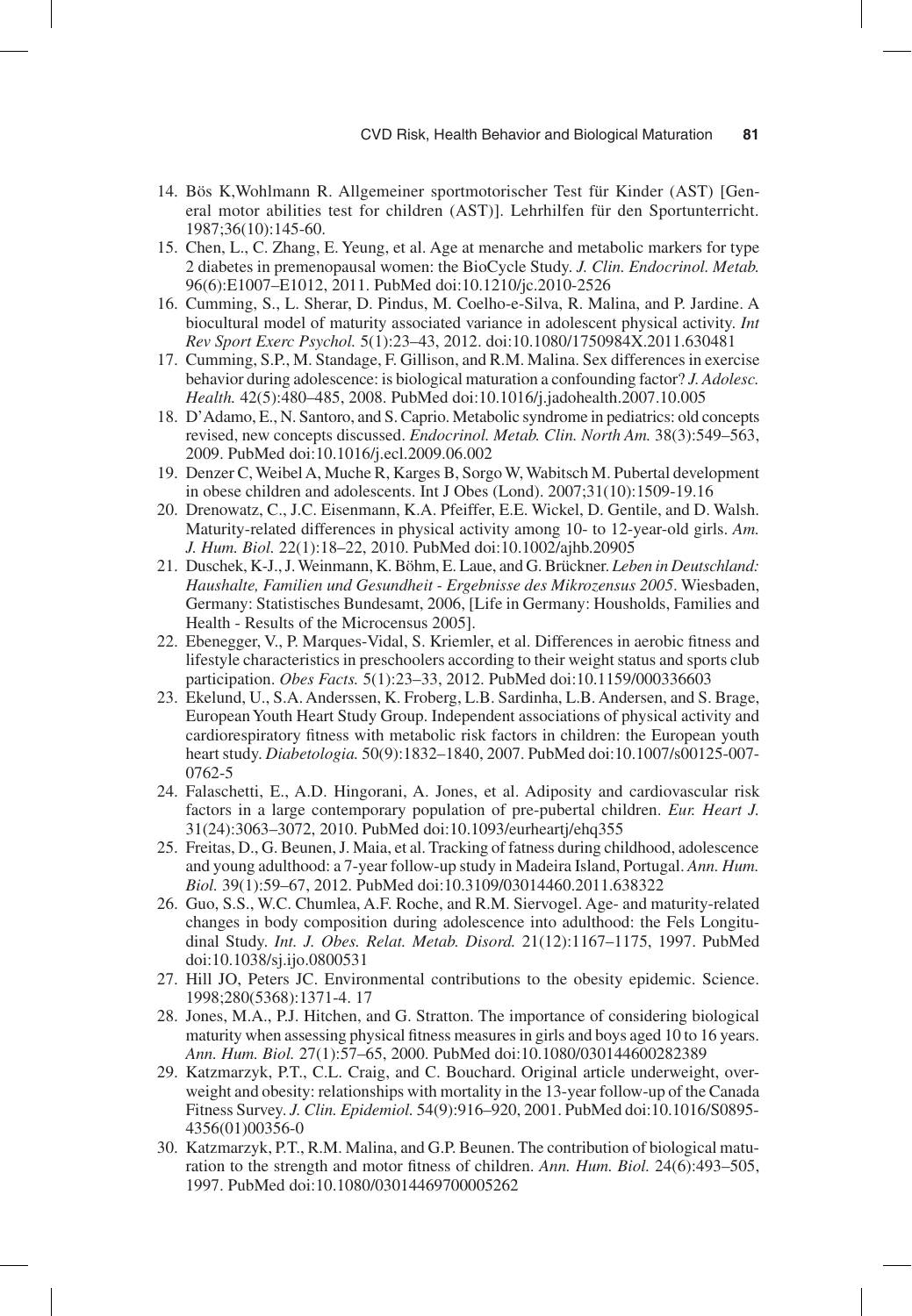- 31. Khamis, H.J., and A.F. Roche. Predicting adult stature without using skeletal age: the Khamis-Roche method. *Pediatrics.* 94(4 Pt 1):504–507, 1994. [see Pediatrics 1995;95:457 for the corrected version of the tables]. PubMed
- 32. Kromeyer-Hauschild, K., M. Wabitsch, D. Kunze, et al. Perzentile für den Bodymass-Index für das Kindes- und Jugendalter unter Heranziehung verschiedener deutscher Stichproben. *Monatsschr. Kinderheilkd.* 149:807–818, 2001. doi:10.1007/ s001120170107
- 33. Kurth, B.M. [The German Health Interview and Examination Survey for Children and Adolescents (KiGGS): an overview of its planning, implementation and results taking into account aspects of quality management]. *Bundesgesundheitsbl.* 50(5-6):533–546, 2007. doi:10.1007/s00103-007-0214-x
- 34. Lämmle, L., A. Worth, and K. Bös. Socio-demographic correlates of physical activity and physical fitness in German children and adolescents. *Eur. J. Public Health.*; epub ahead of print, 2012. PubMed
- 35. Machado Rodrigues, A.M., M.J. Coelho e Silva, J. Mota, et al. Confounding effect of biologic maturation on sex differences in physical activity and sedentary behavior in adolescents. *Pediatr. Exerc. Sci.* 22(3):442–453, 2010. PubMed
- 36. Malina, R.M., C. Bouchard, and O. Bar-Or. *Growth, maturation, and physical activity,* 2nd ed. Champaign, IL: Human Kinectics, 2004, pp. 18.
- 37. Monsma, E.V., K.A. Pfeiffer, and R.M. Malina. Relationship of social physique anxiety to indicators of physique. *Res. Q. Exerc. Sport.* 79(3):417–422, 2008. PubMed doi:10. 5641/193250308X13086832906319
- 38. Mota, J., S. Guerra, C. Leandro, A. Pinto, J.C. Ribeiro, and J.A. Duarte. Association of maturation, sex, and body fat in cardiorespiratory fitness. *Am. J. Hum. Biol.* 14(6):707–712, 2002. PubMed doi:10.1002/ajhb.10086
- 39. Murdey, I.D., N. Cameron, S.J. Biddle, S.J. Marshall, and T. Gorely. Pubertal development and sedentary behaviour during adolescence. *Ann. Hum. Biol.* 31(1):75–86, 2004. PubMed doi:10.1080/03014460310001636589
- 40. National High Blood Pressure Education Program Working Group. The fourth report on the diagnosis, evaluation, and treatment of high blood pressure in children and adolescents. Pediatrics. 2004;114(2 Suppl. 4th Report):555-76.
- 41. Niven, A.G., S.G. Fawkner, A.M. Knowles, and C. Stephenson. Maturational differences in physical self- perceptions and the relationship with physical activity in early adolescent girls. *Pediatr. Exerc. Sci.* 19(4):472–480, 2007. PubMed
- 42. Pangrazi, R.P., and C.B. Corbin. Age as a factor relating to physical fitness test performance. *Res. Q. Exerc. Sport.* 61(4):410–414, 1990. PubMed
- 43. Psarra, G., G.P. Nassis, and L.S. Sidossis. Short-term predictors of abdominal obesity in children. *Eur. J. Public Health.* 16(5):520–525, 2006. PubMed doi:10.1093/eurpub/ cki196
- 44. Remsberg, K.E., E.W. Demerath, C.M. Schubert, W.C. Chumlea, S.S. Sun, and R.M. Siervogel. Early menarche and the development of cardiovascular disease risk factors in adolescent girls: the Fels Longitudinal Study. *J. Clin. Endocrinol. Metab.* 90(5):2718–2724, 2005. PubMed doi:10.1210/jc.2004-1991
- 45. Rowland, T.W. The biological basis of physical activity. *Med. Sci. Sports Exerc.* 30:392–399, 1998. PubMed doi:10.1097/00005768-199803000-00009
- 46. Saris, W.H. Habitual physical activity in children: methodology and findings in health and disease. *Med. Sci. Sports Exerc.* 18(3):253–263, 1986. PubMed doi:10.1249/00005768- 198606000-00001
- 47. Sherar LB, Cumming SP, Eisenmann JC, Baxter-Jones ADG, Malina RM. Adolescent biological maturity and physical activity: Biology meets behaviour Ped Exerc Sci. 2010; 22(3):332-49. 19